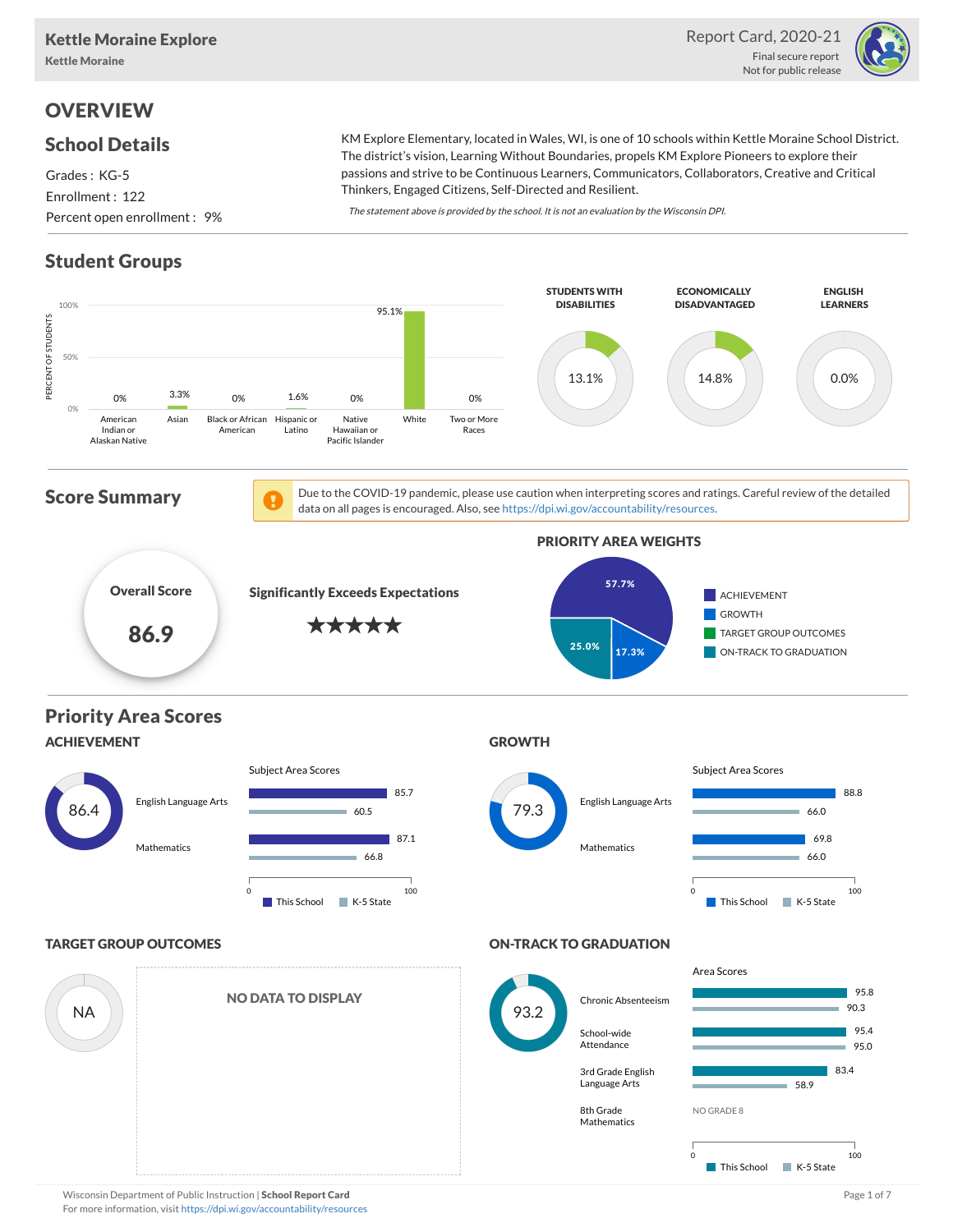Kettle Moraine



# ACHIEVEMENT

This priority area summarizes how this school's students performed on state assessments using a points-based proficiency system that gives partial credit for Basic test performance and extra credit for Advanced performance. The score is a multi-year average of English language arts and mathematics subscores.

### Priority Area Score



### Student Group Achievement, 2020-21 (for information only)

Group size is given in parentheses. Groups with fewer than 20 students are not displayed.

#### ENGLISH LANGUAGE ARTS

|       |             | Point change from<br>prior year | Point change from<br>prior year |       |         |                         |
|-------|-------------|---------------------------------|---------------------------------|-------|---------|-------------------------|
| White | (63)        | 73.8                            | $-20.9$                         | White | (63)    | 84.9<br>$\triangle$ 0.8 |
|       | $\mathsf 0$ | 100                             |                                 |       | $\circ$ | 100                     |

### Performance Levels by Year

These graphs show school-wide percentages and group sizes of students performing at each level.

#### ENGLISH LANGUAGE ARTS



#### **MATHEMATICS**

**MATHEMATICS** 



Wisconsin Department of Public Instruction | School Report Card Page 2 of 7 and 2008 and 2009 and 2 of 7 and 2 of 7

For more information, visit <https://dpi.wi.gov/accountability/resources>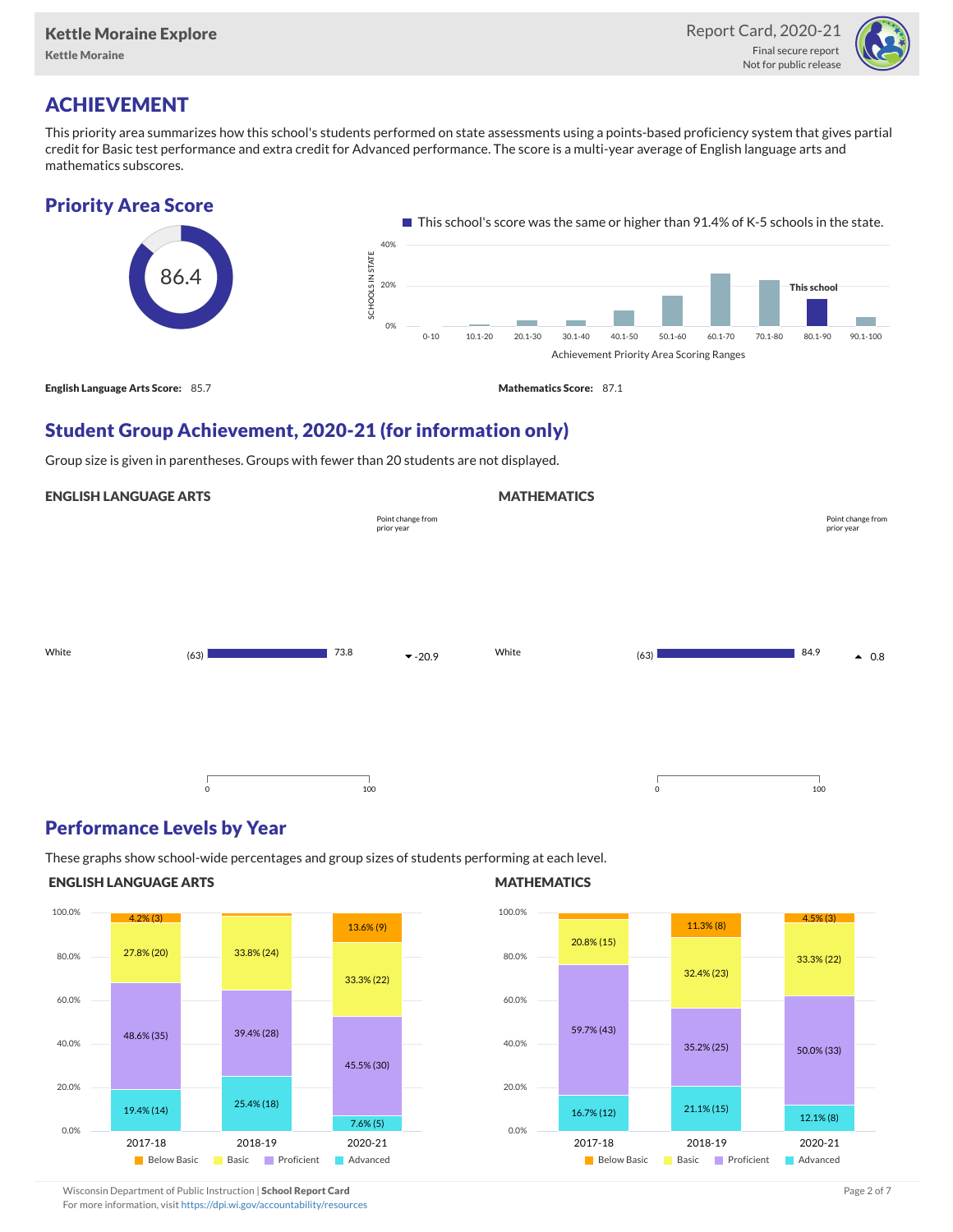

### ACHIEVEMENT - ADDITIONAL INFORMATION

The data on this page is for information only.

NA

## Test Participation Rates, 2020-21

#### ENGLISH LANGUAGE ARTS

All students

100.0%

**MATHEMATICS** 

All students

Lowest-participating group:

100.0%

NA

### Student Group Performance Levels by Year

Lowest-participating group:

Groups with any full academic year students in tested grades are shown.

#### ENGLISH LANGUAGE ARTS

|                                   | 2017-18          |          |            |              |                | 2018-19           |           |            |           | 2020-21        |                  |           |            |           |                |
|-----------------------------------|------------------|----------|------------|--------------|----------------|-------------------|-----------|------------|-----------|----------------|------------------|-----------|------------|-----------|----------------|
|                                   | Tested<br>Total# | Advanced | Proficient | <b>Basic</b> | Below<br>Basic | Total #<br>Tested | Advanced  | Proficient | Basic     | Below<br>Basic | Tested<br>Total# | Advancec  | Proficient | Basic     | Below<br>Basic |
| All Students: K-5 State           | 192,784          | 7.3%     | 35.1%      | 34.5%        | 23.2%          | 189,032           | 6.7%      | 33.7%      | 34.8%     | 24.8%          | 158,545          | 5.8%      | 31.3%      | 35.0%     | 27.9%          |
| <b>All Students</b>               | 72               | 19.4%    | 48.6%      | 27.8%        | 4.2%           | 71                | 25.4%     | 39.4%      | 33.8%     | 1.4%           | 66               | 7.6%      | 45.5%      | 33.3%     | 13.6%          |
| Asian                             | 2                | 50.0%    | 0.0%       | 50.0%        | 0.0%           |                   | 100.0%    | $0.0\%$    | 0.0%      | 0.0%           | $\overline{2}$   | $0.0\%$   | 50.0%      | 50.0%     | 0.0%           |
| <b>Black or African American</b>  | 1                | 0.0%     | 0.0%       | $0.0\%$      | 100.0%         | $\mathbf 0$       | <b>NA</b> | <b>NA</b>  | <b>NA</b> | <b>NA</b>      | 0                | <b>NA</b> | <b>NA</b>  | <b>NA</b> | <b>NA</b>      |
| Hispanic or Latino                | $\overline{2}$   | 0.0%     | 50.0%      | 50.0%        | 0.0%           |                   | 0.0%      | 0.0%       | 0.0%      | 100.0%         | $\overline{1}$   | 0.0%      | $0.0\%$    | 100.0%    | 0.0%           |
| White                             | 63               | 19.0%    | 52.4%      | 25.4%        | 3.2%           | 66                | 24.2%     | 40.9%      | 34.8%     | $0.0\%$        | 63               | 7.9%      | 46.0%      | 31.7%     | 14.3%          |
| Two or More Races                 | 4                | 25.0%    | 25.0%      | 50.0%        | $0.0\%$        | 3                 | 33.3%     | 33.3%      | 33.3%     | $0.0\%$        | $\mathbf 0$      | <b>NA</b> | <b>NA</b>  | <b>NA</b> | <b>NA</b>      |
| <b>Economically Disadvantaged</b> | $\overline{7}$   | 0.0%     | 57.1%      | 28.6%        | 14.3%          | 3                 | 0.0%      | 33.3%      | 33.3%     | 33.3%          | 6                | $0.0\%$   | 50.0%      | 50.0%     | 0.0%           |
| English Learners                  | $\overline{1}$   | 0.0%     | 0.0%       | 0.0%         | 100.0%         | 0                 | <b>NA</b> | <b>NA</b>  | <b>NA</b> | <b>NA</b>      | 0                | <b>NA</b> | <b>NA</b>  | <b>NA</b> | <b>NA</b>      |
| <b>Students with Disabilities</b> | 4                | 0.0%     | $0.0\%$    | 100.0%       | $0.0\%$        | 3                 | 0.0%      | $0.0\%$    | 100.0%    | $0.0\%$        | 9                | 0.0%      | 11.1%      | 77.8%     | 11.1%          |

#### **MATHEMATICS**

|                                   | 2017-18          |          |            |         |                | 2018-19          |           |            |           | 2020-21        |                  |           |            |           |                    |
|-----------------------------------|------------------|----------|------------|---------|----------------|------------------|-----------|------------|-----------|----------------|------------------|-----------|------------|-----------|--------------------|
|                                   | Total#<br>Tested | Advanced | Proficient | Basic   | Below<br>Basic | Tested<br>Total# | Advancec  | Proficient | Basic     | Below<br>Basic | Tested<br>Total# | Advanced  | Proficient | Basic     | <b>Below Basic</b> |
| All Students: K-5 State           | 193,134          | 11.3%    | 35.2%      | 32.5%   | 21.0%          | 189,328          | 12.0%     | 34.8%      | 32.0%     | 21.2%          | 158,380          | 10.1%     | 32.3%      | 32.1%     | 25.6%              |
| <b>All Students</b>               | 72               | 16.7%    | 59.7%      | 20.8%   | 2.8%           | 71               | 21.1%     | 35.2%      | 32.4%     | 11.3%          | 66               | 12.1%     | 50.0%      | 33.3%     | 4.5%               |
| Asian                             | $\overline{2}$   | 50.0%    | 50.0%      | 0.0%    | 0.0%           |                  | 100.0%    | 0.0%       | 0.0%      | 0.0%           | 2                | 50.0%     | 0.0%       | 50.0%     | 0.0%               |
| <b>Black or African American</b>  | 1                | $0.0\%$  | 0.0%       | $0.0\%$ | 100.0%         | $\Omega$         | <b>NA</b> | <b>NA</b>  | <b>NA</b> | <b>NA</b>      | $\mathbf 0$      | <b>NA</b> | <b>NA</b>  | <b>NA</b> | <b>NA</b>          |
| Hispanic or Latino                | $\overline{2}$   | 0.0%     | 50.0%      | 50.0%   | 0.0%           |                  | 0.0%      | 0.0%       | 0.0%      | 100.0%         | 1                | 0.0%      | 0.0%       | 100.0%    | 0.0%               |
| White                             | 63               | 17.5%    | 61.9%      | 19.0%   | 1.6%           | 66               | 19.7%     | 37.9%      | 33.3%     | 9.1%           | 63               | 11.1%     | 52.4%      | 31.7%     | 4.8%               |
| Two or More Races                 | 4                | $0.0\%$  | 50.0%      | 50.0%   | $0.0\%$        | 3                | 33.3%     | $0.0\%$    | 33.3%     | 33.3%          | $\mathbf 0$      | <b>NA</b> | <b>NA</b>  | <b>NA</b> | <b>NA</b>          |
| <b>Economically Disadvantaged</b> | $\overline{7}$   | $0.0\%$  | 42.9%      | 42.9%   | 14.3%          | 3                | 0.0%      | 33.3%      | 0.0%      | 66.7%          | 6                | 16.7%     | 16.7%      | 66.7%     | 0.0%               |
| <b>English Learners</b>           | $\overline{1}$   | 0.0%     | 0.0%       | 0.0%    | 100.0%         | $\mathbf 0$      | <b>NA</b> | <b>NA</b>  | <b>NA</b> | <b>NA</b>      | $\mathbf 0$      | <b>NA</b> | <b>NA</b>  | <b>NA</b> | <b>NA</b>          |
| <b>Students with Disabilities</b> | 4                | $0.0\%$  | 25.0%      | 75.0%   | 0.0%           | 3                | 33.3%     | 33.3%      | 0.0%      | 33.3%          | 9                | 0.0%      | 22.2%      | 77.8%     | 0.0%               |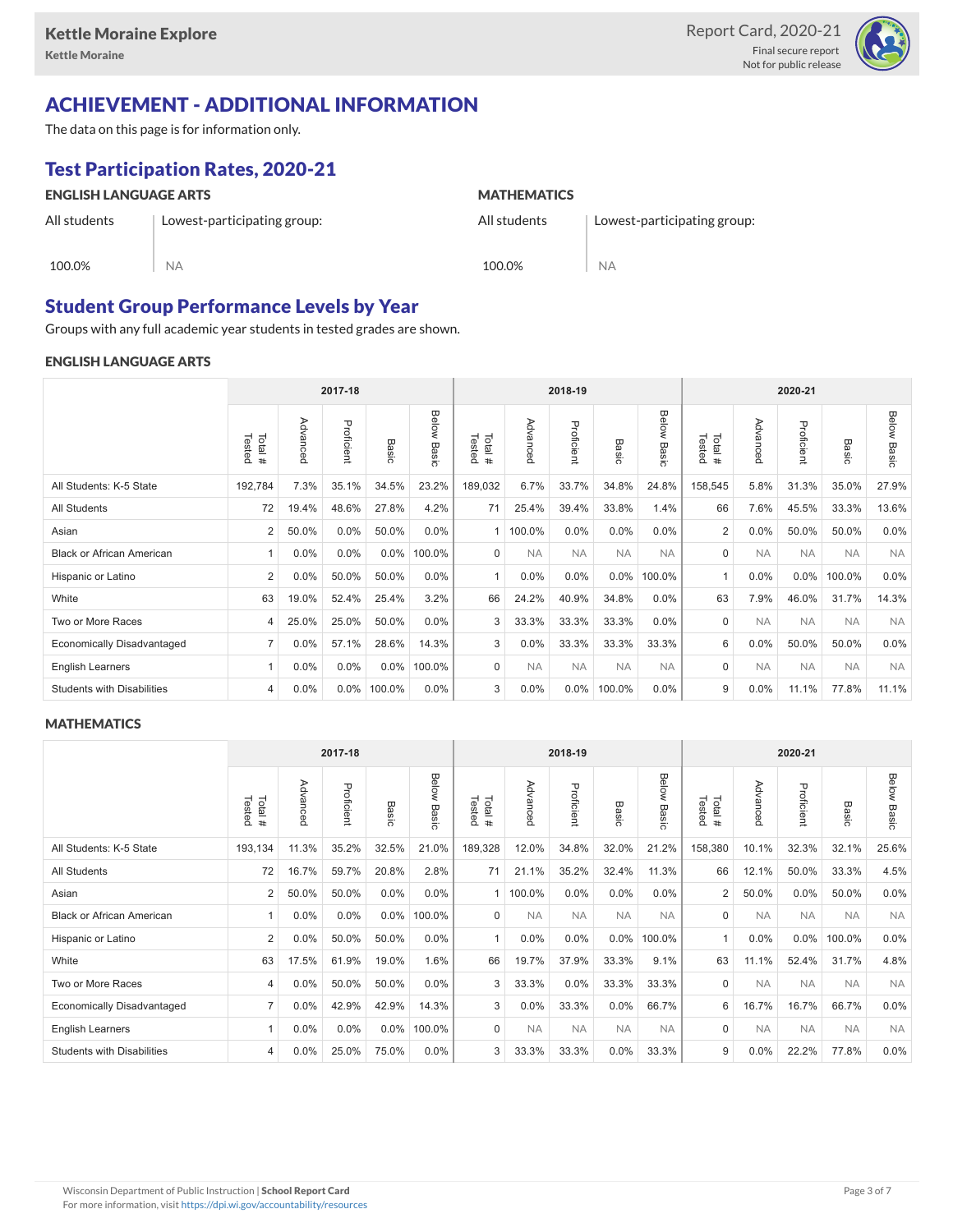

# **GROWTH**

This priority area measures year-to-year student progress on statewide tests. It uses a value-added model that seeks to control for circumstances beyond the influence of educators. A high value-added score means that on average students in the school are progressing more quickly than other, similar students. Growth is scored from 0 to 100 to match the other priority areas and is a conversion from the roughly 0 to 6 value-added score.



# Student Group Value-Added (for information only)

Value-added scores cover an approximately 0-6 range. Higher scores mean greater positive impact. A score of 3.0 is average. Group size is shown in parentheses. Groups with fewer than 20 students are not displayed. Shaded boxes indicate higher-than-average scores.

**MATHEMATICS** 



#### ENGLISH LANGUAGE ARTS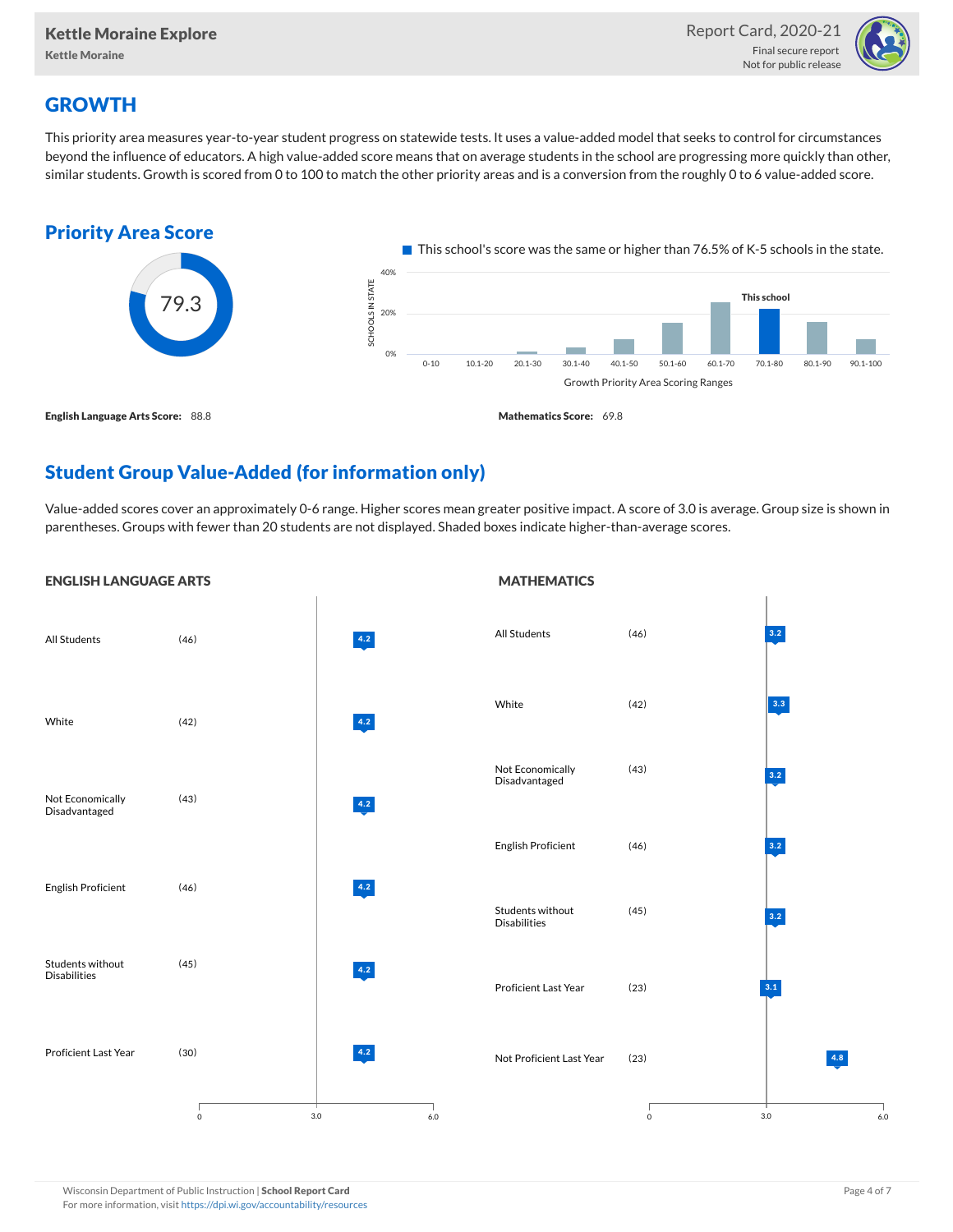

# TARGET GROUP OUTCOMES

This priority area examines outcomes for students with the lowest test scores — the Target Group. It is designed to promote equity by helping schools focus on learners who need the most support while also improving outcomes for all students. The priority area score combines component scores for achievement, growth, chronic absenteeism, and attendance or graduation rate. Data are not displayed when target groups have fewer than 20 students.

## Priority Area Score



### Component Scores

| <b>ACHIEVEMENT</b>                                                                                                                                         | Score: NA | <b>GROWTH</b>                                           | Score: NA                                                         |
|------------------------------------------------------------------------------------------------------------------------------------------------------------|-----------|---------------------------------------------------------|-------------------------------------------------------------------|
| Average points-based proficiency rates.                                                                                                                    |           | Value-added scores converted onto a 0-100 growth scale. |                                                                   |
| <b>English Language Arts</b>                                                                                                                               |           | <b>English Language Arts</b>                            |                                                                   |
| <b>NO DATA TO DISPLAY</b>                                                                                                                                  |           |                                                         | <b>NO DATA TO DISPLAY</b>                                         |
| <b>Mathematics</b>                                                                                                                                         |           | <b>Mathematics</b>                                      |                                                                   |
| <b>NO DATA TO DISPLAY</b>                                                                                                                                  |           |                                                         | <b>NO DATA TO DISPLAY</b>                                         |
| <b>CHRONIC ABSENTEEISM</b>                                                                                                                                 | Score: NA | <b>ATTENDANCE</b>                                       | Score: NA                                                         |
| Score is 1 minus actual chronic absenteeism rate - the percentage<br>of students who missed more than 10% of school days - so a<br>higher score is better. |           | 2019-20.                                                | This score is the overall attendance rate for the Target Group in |
| <b>NO DATA TO DISPLAY</b>                                                                                                                                  |           |                                                         | <b>NO DATA TO DISPLAY</b>                                         |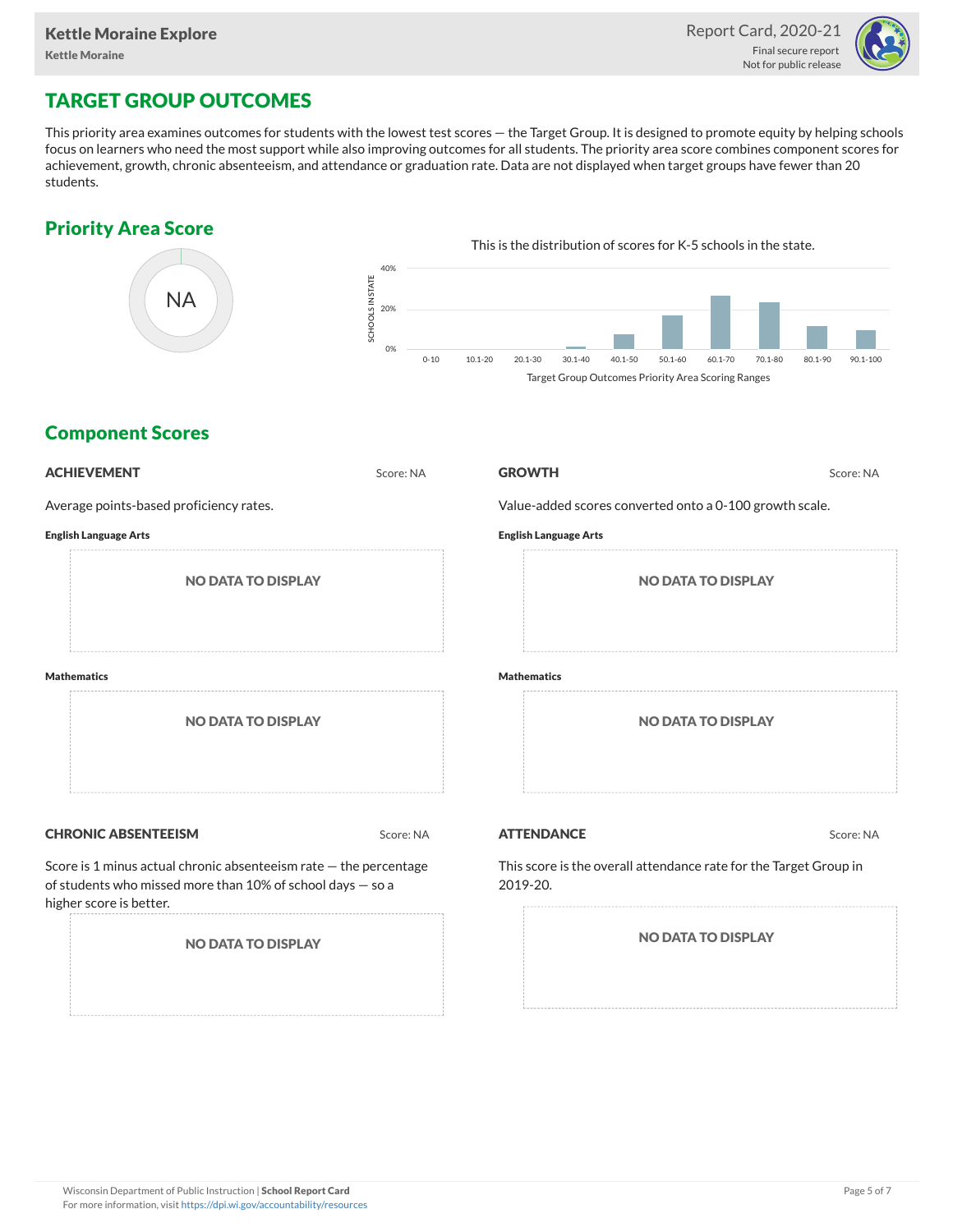

# ON-TRACK TO GRADUATION

This priority area indicates how successfully students are progressing toward completing their K-12 education. The score combines component scores for measures of student engagement and achievement.





This school's score was the same or higher than 89.7% of K-5 schools in the state.



### Component Scores

| <b>CHRONIC ABSENTEEISM</b> |
|----------------------------|
|                            |

Score: 95.8

Score is 1 minus actual chronic absenteeism rate — the percentage of students who missed more than 10% of school days — so a higher score is better.



#### **SCHOOL-WIDE ATTENDANCE** Score: 95.4

This score is the overall attendance rate for the school in 2019-20.



**3RD GRADE ENGLISH LANGUAGE ARTS** Score: 83.4

Average points-based proficiency rates.



#### **8TH GRADE MATHEMATICS** Score: NA

Average points-based proficiency rates.

NO GRADE 8